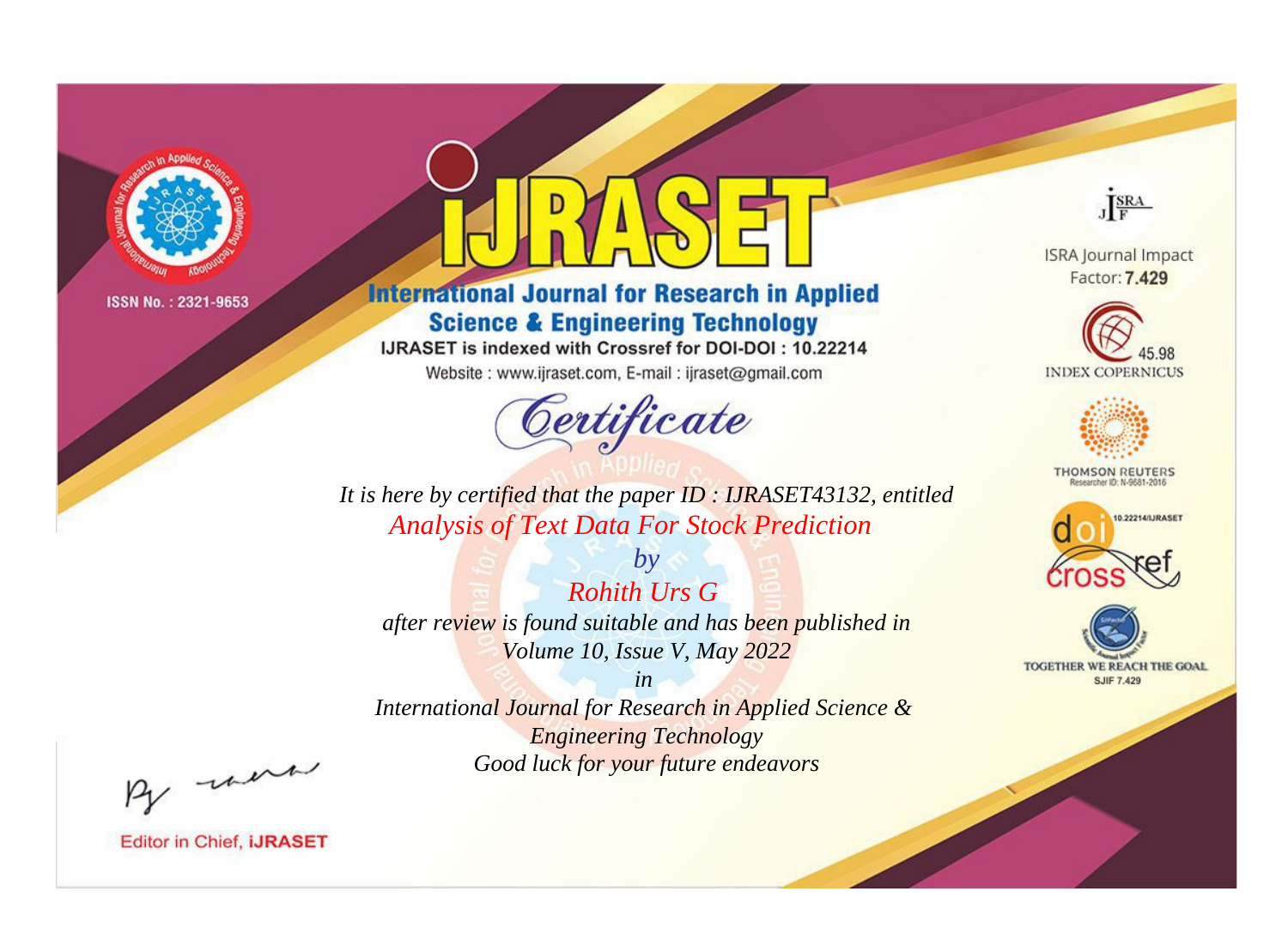

# **International Journal for Research in Applied Science & Engineering Technology**

IJRASET is indexed with Crossref for DOI-DOI: 10.22214

Website: www.ijraset.com, E-mail: ijraset@gmail.com



JERA

**ISRA Journal Impact** Factor: 7.429





**THOMSON REUTERS** 



TOGETHER WE REACH THE GOAL **SJIF 7.429** 

*It is here by certified that the paper ID : IJRASET43132, entitled Analysis of Text Data For Stock Prediction*

*Nithin D after review is found suitable and has been published in Volume 10, Issue V, May 2022*

*by*

*in* 

*International Journal for Research in Applied Science & Engineering Technology Good luck for your future endeavors*

By morn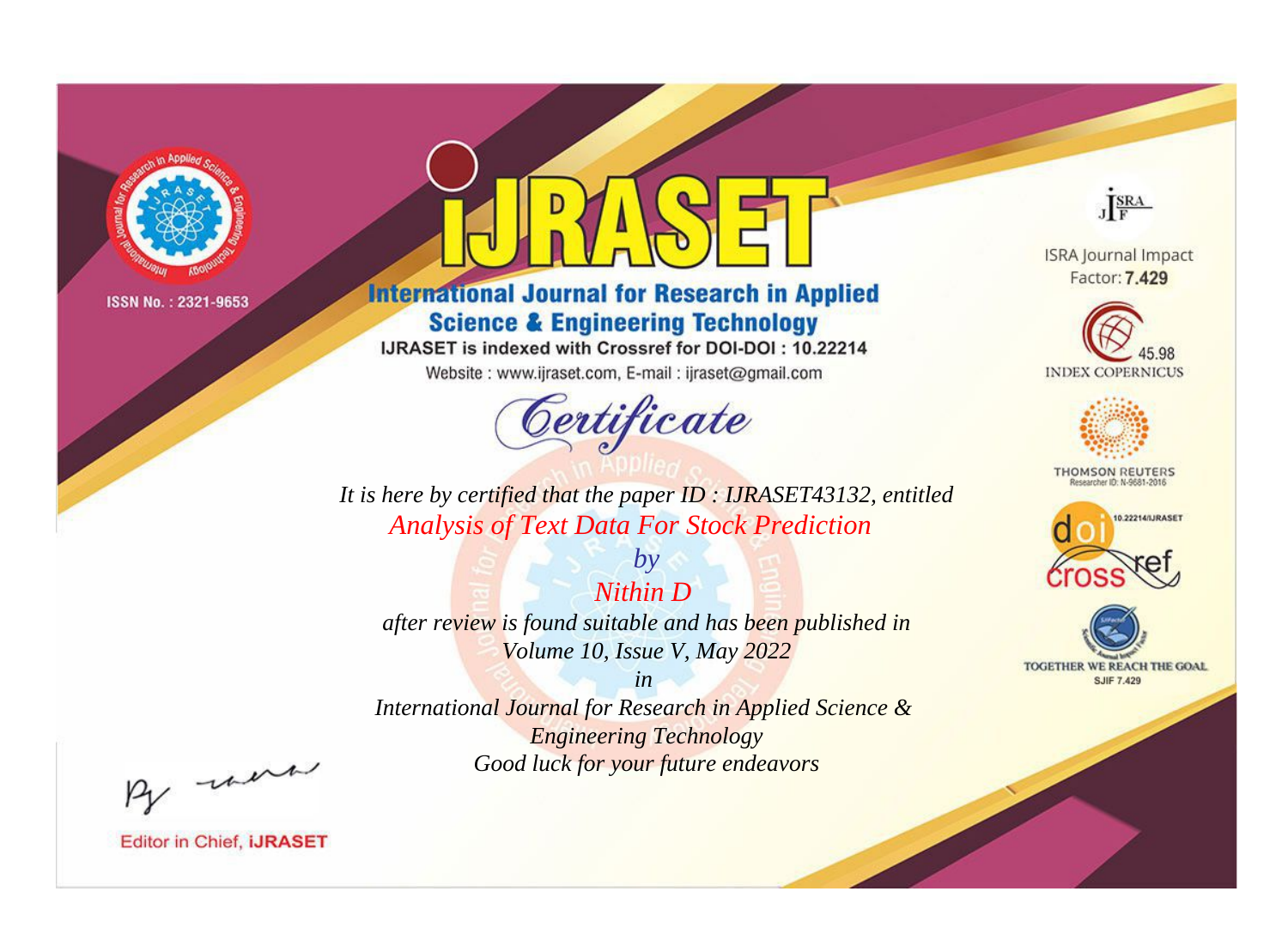

# **International Journal for Research in Applied Science & Engineering Technology**

IJRASET is indexed with Crossref for DOI-DOI: 10.22214

Website: www.ijraset.com, E-mail: ijraset@gmail.com



JERA

**ISRA Journal Impact** Factor: 7.429





**THOMSON REUTERS** 



TOGETHER WE REACH THE GOAL **SJIF 7.429** 

*It is here by certified that the paper ID : IJRASET43132, entitled Analysis of Text Data For Stock Prediction*

*by Akul G Devali after review is found suitable and has been published in Volume 10, Issue V, May 2022*

*in* 

*International Journal for Research in Applied Science & Engineering Technology Good luck for your future endeavors*

By morn